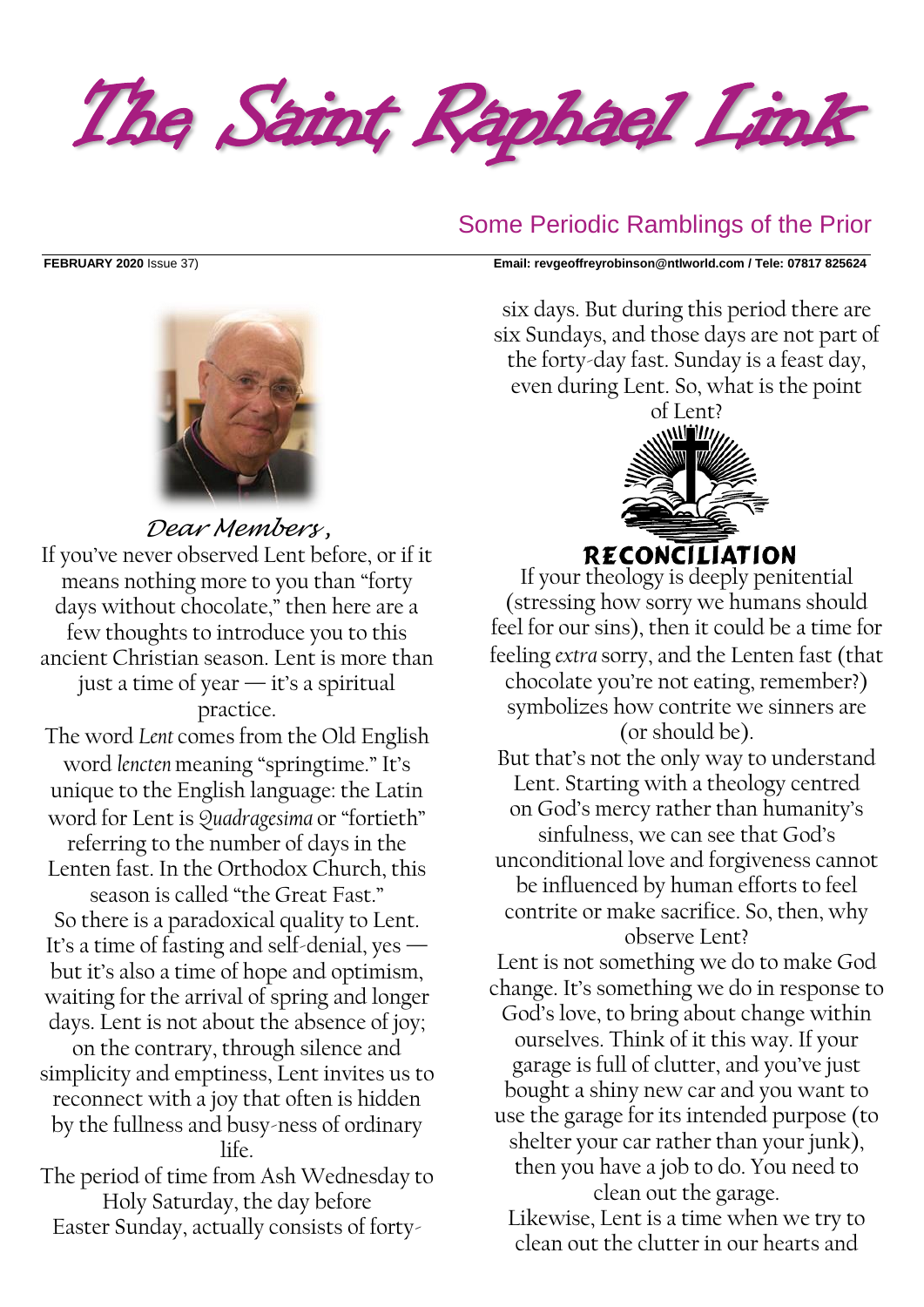minds and souls, to prepare ourselves for the joyful gift of new life, freely given to us through the mystery of Christ's death and resurrection. Words that describe Lent a time of silence, simplicity, meditation, humility, attentiveness — also describe contemplative prayer, and indeed, Lent does have a richly contemplative quality about it. It's a time of waiting with quiet joy for the blessings to come at Easter. The Lenten fast and almsgiving discipline, when done correctly, instil in us a sense of longing, if not literal hunger  $-$  an emptiness that represents our soul's deep longing for God. Contemplative/silent prayer also stresses the emptiness that exists in each person's soul, beneath the "noise" of our chatterbox minds and emotional hearts. "Be still and know that I am God," proclaims Psalm 46. But to find that stillness within, we need to empty ourselves.



Incidentally, the forty days of Lent symbolizes the forty days Jesus spent fasting in the wilderness after his Baptism. It was a time of cleansing and prayer for him, and it preceded the launching of his public ministry. So, Jesus' "Lent" was a time of deep inner transformation, through prayer and silence and fasting.

The "giving up" part of Lent is meant to be something significant enough that you notice the sacrifice, but not so huge that it becomes a source of spiritual pride

("Look at me, I gave up everything but bread and water for Lent; aren't I holy?"). It doesn't have to be food, although fasting from ice cream or alcoholic beverages can be excellent Lenten disciplines. But you could also fast from any type of pleasure, like social media, television, or gaming.

The fast is only part of your Lenten discipline, though. Traditionally, Lent is a time for almsgiving — giving money or other resources to those in need. In other words, Lent involves doing something extra as a response to God's love. And yes, giving to those in need is a great place to start. But Lent is also a great time to begin or renew a daily prayer practice (especially silent or contemplative prayer), Bible study or *lectio divina*, or giving time to a worthy cause. Like the Lenten fast, this "something extra" works best when it is a meaningful,

but not overwhelming, commitment. Mighty oak trees grow from acorns, so let your Lenten commitments be small. God can use a small commitment in big ways.



St. Benedict, in his *Rule for Monasteries*, not only suggests to monks and nuns that they should be wary of over-doing their fast during Lent, but also that they should share their Lenten commitments with their spiritual father or mother. Even for those of us who aren't monastics, this is a great idea. Discuss your plans for observing Lent with your spiritual director if you have one, or even with an informal prayer partner. Doing so creates a bond of accountability (you're less likely to blow off your fast if someone knows about it) and also a bond of charity, for you and your companion can commit to praying for each other as you each strive to

observe your Lenten commitment. Keep in mind that you don't have to do anything at all for Lent  $-$  God loves you regardless. But remember the new car and

the cluttered garage. If you leave your garage messy, you can park your car on the street and no one will complain. But it's a less than ideal situation, and with just a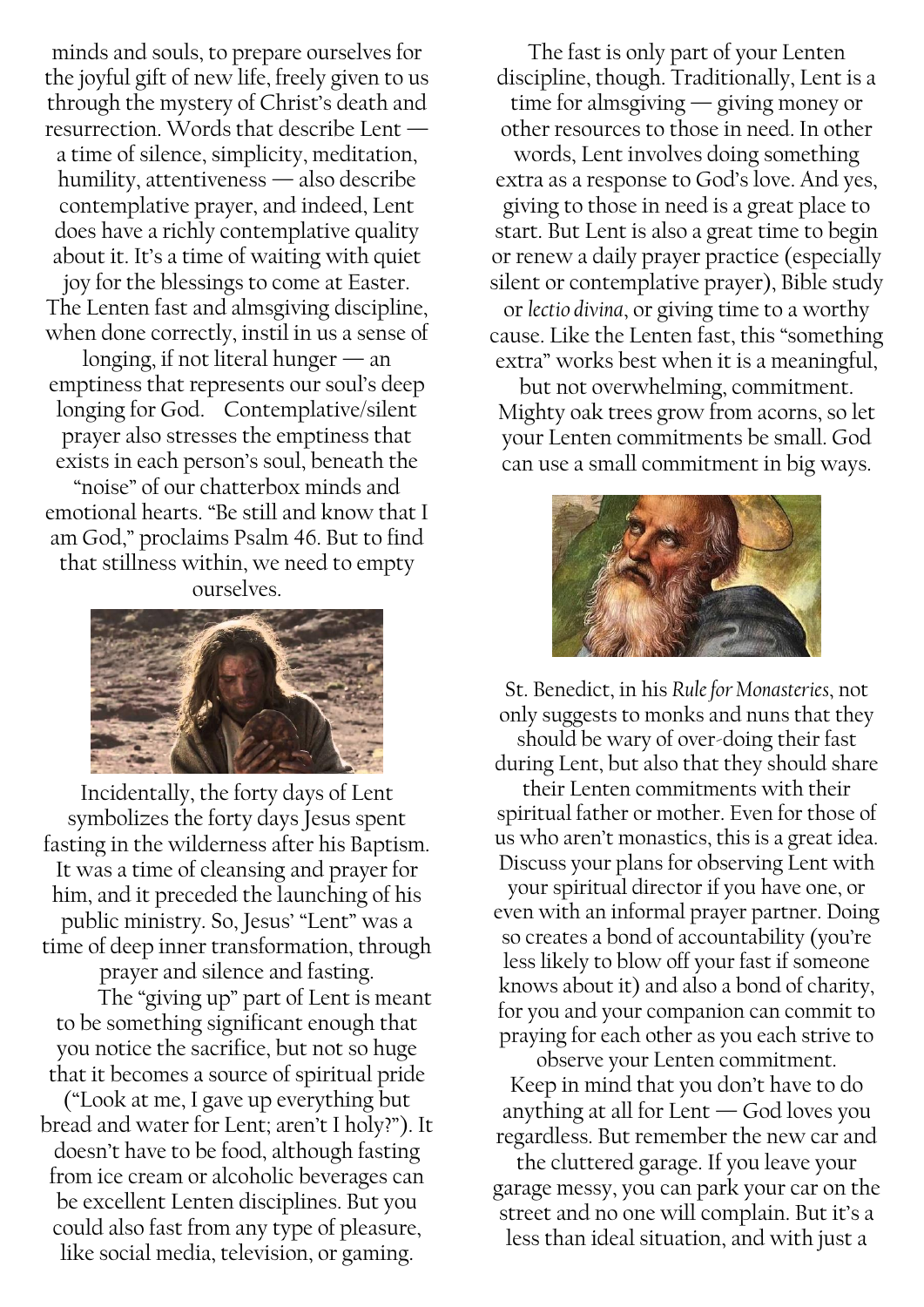little bit of effort you can have a much better arrangement. Likewise, your faith could truly be blessed by this simple 40 day discipline. Prayerfully consider it —

> it's worth giving it a try. *+Geoffrey* – GRAND PRIOR



**SICK:** Paul Shaw / Sheila Hogarth / Ruth Barr / Kathleen Roberts / Lesley Fudge / Thelma Thompson /

Marlene Addy / Tania Walker / Lidia Fleming / Paul Sheridan / Roy Howard / Albert Jones / Charlotte Park / Nicole Vendettuoli / Ivor MacFarlane / Shaun Humphries / Lucy Riding **/** Veronica Hawcroft / Amelia Radomski / Mary Flannigan / John & Mary Howard / Ida Simpson / Clarice Shaw / Tony Kirby / Sally Hayes / Nick Brooks / Bishop Gerard & Pam Crane / Ruth Moody & Family / Brigitte Duffett / Archbishop Norman and Dorothy Dutton / Keith & Joan Warren / Eileen Duffy / John Langham / Marjorie Hooley / Harry Shaw / Derrick Hawkins / Doreen Morgan / Ian Weatherall / Lilian King / Magdi Abdel Sayed / Luish Sao / Rodrigo Miranda / Anne Stephen / William (Bill) Collier / Geoff Lamb / Bev and Barrie Chester / Roy Taylor / Chris McKenna / Barbara Lee / Hazel Smith / Dave Johnson / Johnny & Pat Williamson / Betty Edgecombe / Margaret Waterhouse / Richard Bentley / Brian Warner / Mukhtar Begum / Bob Lee / Leslie & Mick / Alice Beer / David Howe / Mary Ayrton / Alision Marshall / Patrick McConnell / Janet Illingworth / John Lycett / Shelley Coulter / Jean Rothwell / Amanda Bannister / Mary Reuben.

# **Guess the Locations**

*All Saints Church in York Albert Dock Liverpool*



## **Cook's Corner:**  Chicken parmigiana



**INGREDIENTS:**  $\frac{1}{2}$  cup plain flour Salt and freshly ground black pepper 8 boneless, skinless chicken breasts, trimmed and pounded flat 455g thin linguine ½ cup olive oil 2 tbsps butter 4 cloves garlic, minced 1 whole medium onion, chopped ¾ cups chicken stock Three 410g cans crushed tomatoes 1 tbsp sugar ¼ cup chopped fresh parsley, plus more for serving 1 cup freshly grated Parmesan, plus more if needed Basil chiffonade, for serving

### **METHOD**

Mix the flour and some salt and pepper together on a large plate. Dredge the flattened chicken breasts in the flour mixture. Set aside.

Cook the linguine until al dente.

Heat the olive oil and butter together in a large skillet over medium heat. When the butter is melted and the oil/butter mixture is hot, fry the chicken breasts until nice and golden brown on each side, 2 to 3 minutes per side. Remove the chicken breasts from the skillet and set aside.

Without cleaning the skillet, add the garlic and onions and gently stir for 2 minutes. Pour in the stock and scrape the bottom of the pan, getting all the flavourful bits off the bottom. Allow the stock to cook down until reduced by half, about 2 minutes.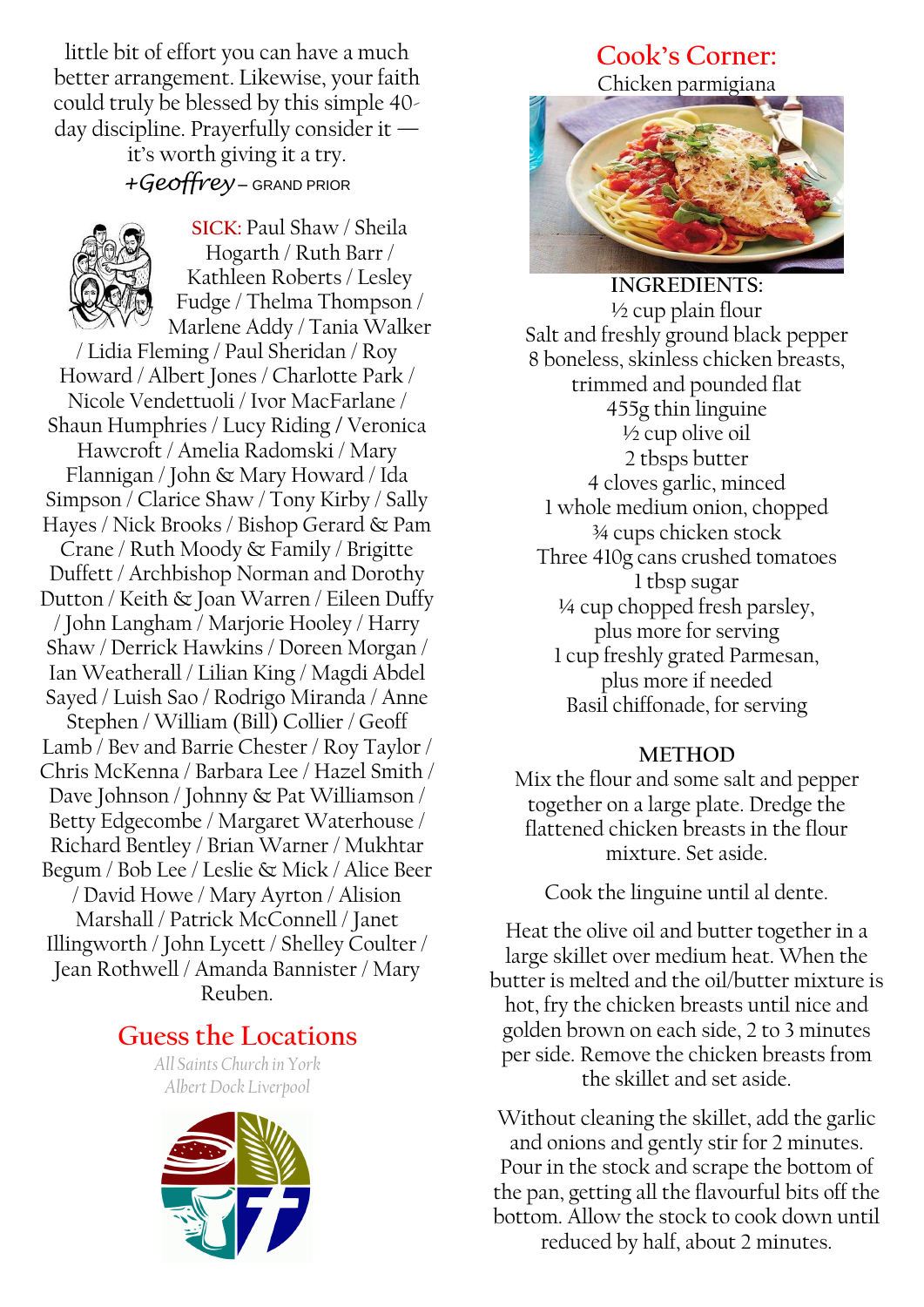Pour in the crushed tomatoes and stir to combine. Add the sugar and more salt and pepper to taste. Allow to cook for 30 minutes. Toward the end of the cooking time, add the chopped parsley and give the sauce a final stir.

Carefully lay the chicken breasts on top of the sauce and completely cover them in the grated Parmesan. Place the lid on the skillet and reduce the heat to low. Allow to simmer until the cheese is melted and the chicken is thoroughly heated. Add more cheese to taste.

Place the cooked noodles on a plate and cover with the sauce. Place the chicken breasts on top and sprinkle with more parsley and the basil chiffonade. Serve immediately.

**GUESS THE LOCATIONS:**





#### **ITS ONLY ONX LXTTXR**

Though this typxwritxr is an old modxl, it works vxry wxll, xxcxpt for only onx kxy. You'd think that with all the othxr kxys working, onx kxy would hardly bx noticxd. But just onx kxy out of which sxxms to ruin thx wholx xffort.

Havx you xvxr said to yoursxlf, "I'm only onx pxrson. No onx will noticx if I don't do my bxst." But it doxs makx a diffxrxncx,

bxcausx to bx xffxctive, a family, an organization or a businxss nxxds complxtx participation by xvxryone to the bxst of his or hxr ability. So if You'rx having onx of thosx days whxn you think you just arxn't vxry important and you'rx txmptxd to slack off, rxmxmbxr this old typxwritxr. You arx a kxy pxrson, and whxn you don't do your bxst, nothing xlsx around you works out thx way it's supposxd to.

**SAINT RAPHAEL**



St. Raphael is one of the seven Archangels who stand before the throne of the Lord, and one of the only three mentioned by name in the Bible. He appears, by name, only in the Book of Tobit. Raphael's name means "God heals." This identity came about because of the biblical story that claims he "healed" the earth when it was defiled by the sins of the

fallen angels in the apocryphal book of Enoch.

Disguised as a human in the Book of Tobit, Raphael refers to himself as "Azarias the son of the great Ananias" and travels alongside Tobit's son, Tobiah. Once Raphael returns from his journey with Tobiah, he declares to Tobit that he was sent by the Lord to heal his blindness and deliver Sarah, Tobiah's future wife, from the demon Asmodeus. It is then that his true healing powers are revealed and he makes himself known as "the angel Raphael, one of the seven, who stand

before the Lord" Tobit 12:15. The demon Asmodeus killed every man Sarah married on the night of the wedding, before the marriage could be consummated.